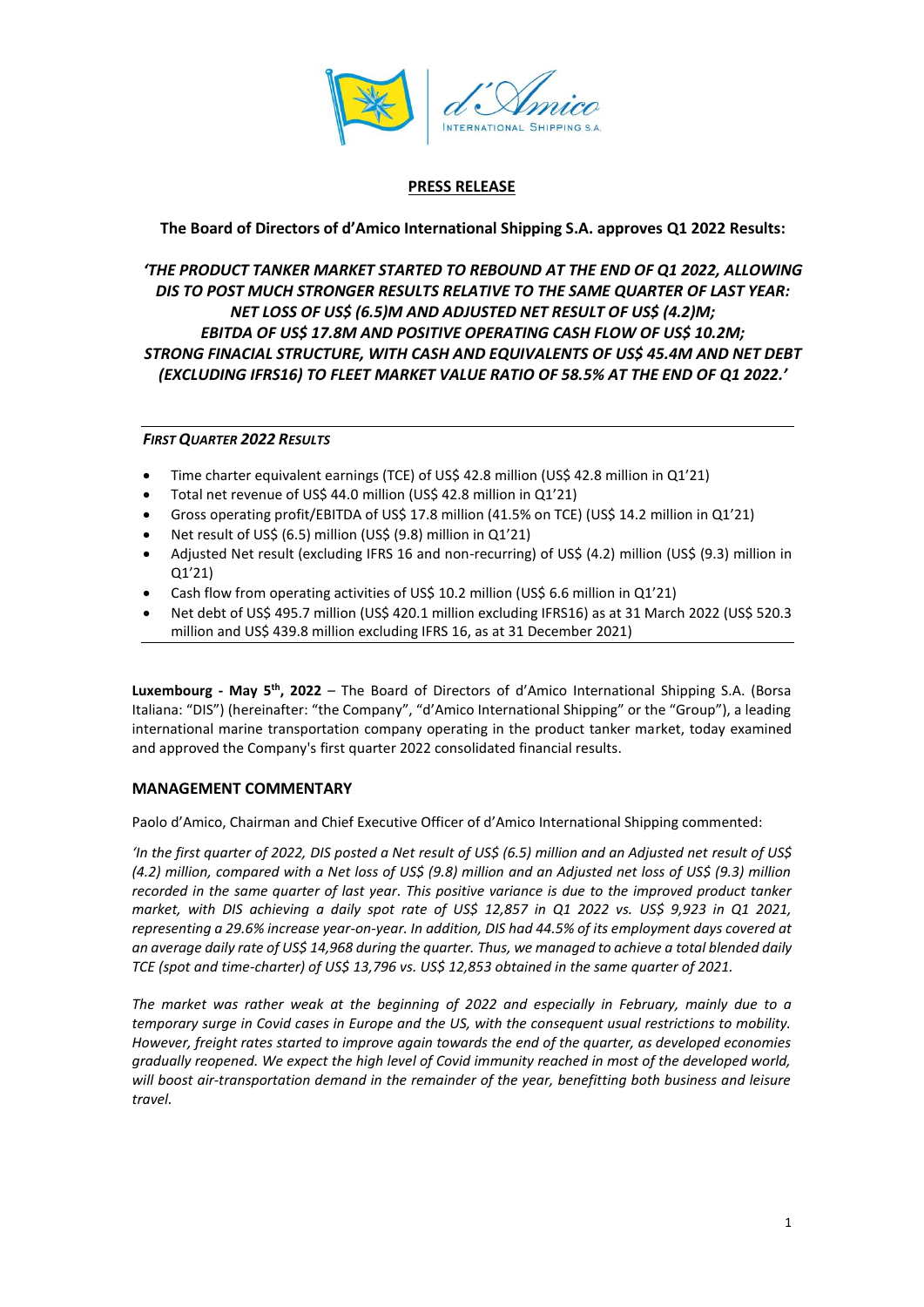

*Starting from the end of the quarter, the outbreak of the war in Ukraine has been having a significant impact on the tanker markets. According to the IEA, in December 2021 exports from Russia comprised around 5.0 million b/d of crude and condensate and around 2.9 million b/d of refined products (of which diesel accounted for around 0.6 million b/d). Around 50% of Russia's product exports were sold to European countries. The IEA expects that from May onwards, close to 3 million b/d of Russian production could be offline due to international sanctions and as the impact of a widening customer-driven embargo comes into full force.*

*At the same time, between March and December 2022, oil output from the rest of the world, excluding Russia, is set to rise by 3.9 million b/d. For the whole year, oil production is forecast to rise by 5.5 million b/d excluding Russia, with OPEC+ accounting for 3.5 million b/d (mostly Saudi Arabia, Iraq, Kuwait, and UAE) and non-OPEC+ contributing 2.0 million b/d (mostly the US, with important increases also from Brazil, Canada, and Guyana).*

*This crisis is generating a substantial increase in ton-mile demand for the seaborne transportation of refined products, as European imports of Russian cargoes (typically fuel and diesel oil) are partially replaced by more distant sources (US and Middle East). This has led to a significant surge in freight rates which will provide substantial benefit to DIS starting already from the second quarter of the year.*

*Furthermore, OECD industry inventories of clean refined products have been declining rapidly and are now well below their 5-year average. The sharp drawdown in oil stocks throughout last year dampened trading activity but will eventually create a pent-up demand for transportation as inventories have to be replenished.*

*The situation I described above, strengthens the very positive long-term fundamentals of our industry both from the demand and the supply point of view. The secular dislocation process of refinery capacity further away from key consuming centres (Europe, USA, Australia) to mainly the Far East and the Middle East, will be extremely beneficial for product tankers' ton-mile demand. In addition, tonnage supply growth is expected to be rather limited in the coming years. The regulations imposed by the IMO (Energy Efficiency Existing Ship Index-EEXI and Annual operational carbon intensity indicator-CII) and by the EU (Emissions Trading Scheme-ETS and Fuel EU Maritime), will lead to a further acceleration in the scrapping of old, less efficient tankers and will force part of the world fleet to slow-steam to reduce emissions. In addition, newbuilding activity is expected to be limited, due to capital constraints, significant uncertainties regarding the technological developments required to meet the increasingly demanding environmental regulations, high newbuilding costs and limited yard availability for deliveries over the next two years.*

In Q2 2022, DIS has finally completed its multi-year fleet renewal plan, which saw our Company ordering *22 newbuild ships and selling all our older tonnage. In Q1 2022, DIS finalized the sale of the M/T High Valor, a 2005-built MR ship, generating a positive net cash effect of approximately US\$ 7.8 million. In Q2 2022, we announced the sale of the M/T High Priority, another 2005-built MR ship, which is expected to generate approximately US\$ 7.0 million in net cash in May. These were the last two old ships in our fleet and their sale is fully in line with DIS' strategic goal of owning and operating a very modern and 'eco' fleet. At the end of Q1 2022, the average age of DIS' owned and bareboat fleet was of only 7.0 years (6.6 years excluding M/T High Priority), compared with an average in the product tankers industry of 12.1 years. Thanks to this young and fuel-efficient fleet, DIS will further reduce its environmental footprint, which is a key component of our Company's strategy, whilst enhancing our commercial competitiveness and*  earnings potential, especially given the very high fuel costs we are currently facing and the environmental *regulations which will come into force from 2023.*

*In addition to a modern and top-quality fleet, we have a very flexible commercial strategy with a n efficient mix of spot exposure and time-charter coverage, which we adapt opportunistically depending on the*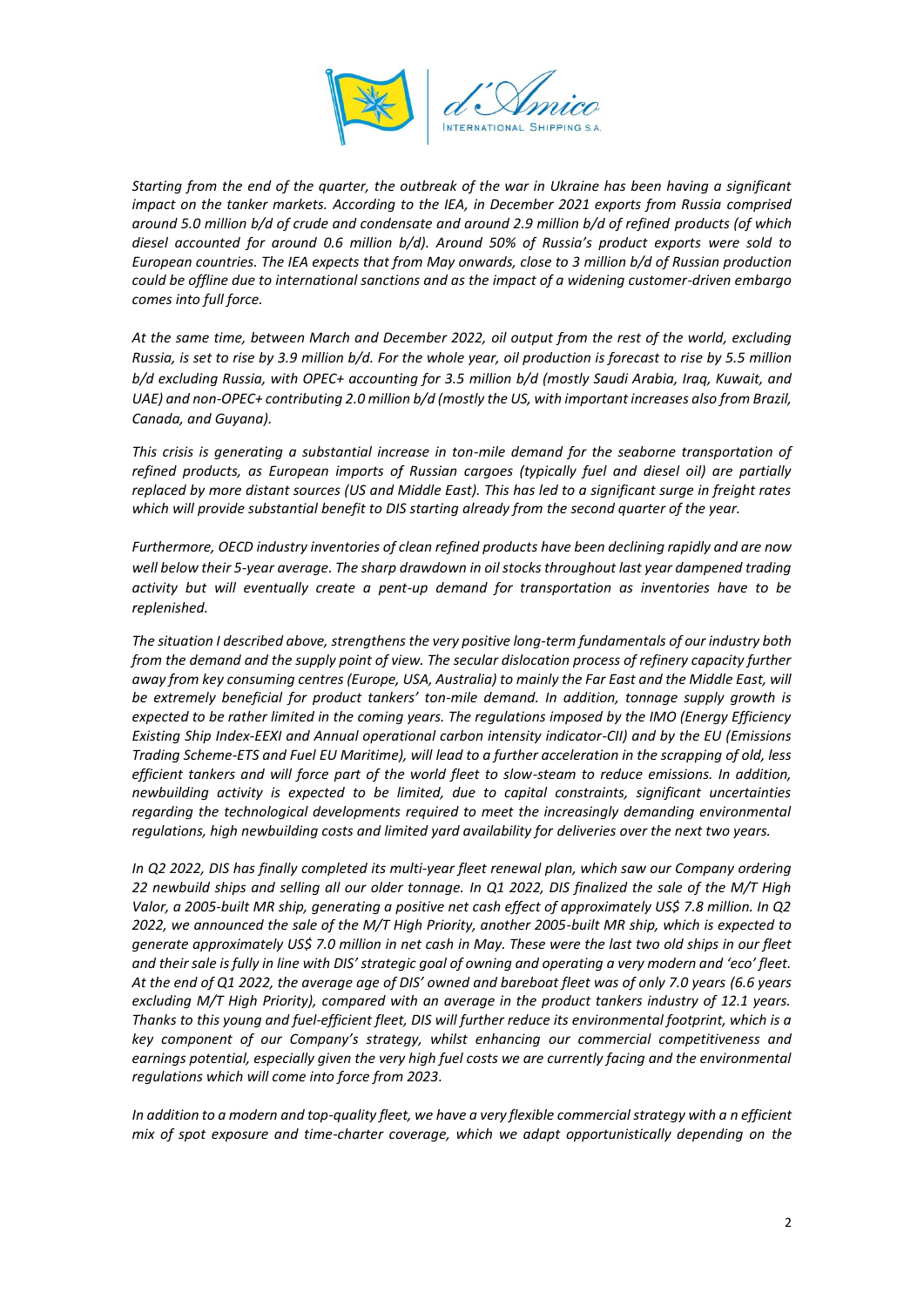

*market outlook. DIS' contract coverage falls rapidly throughout the rest of the year and even further next year, with fixed rate contracts as a proportion of available vessel days of only 25% for the second half of 2022 and of about 6% in 2023, allowing our Company to fully benefit from the current strong freight markets.*

*As always, I would like to thank DIS' Shareholders for their support, and I am confident we will start rewarding their trust already from the coming months.'*

Carlos Balestra di Mottola, Chief Financial Officer of d'Amico International Shipping commented:

*'In Q1 2022, DIS' posted a Net result of US\$ (6.5) million compared with a Net loss of US\$ (9.8) million in the same quarter of 2021. In addition, DIS' Q1 2022 results were negatively affected by US\$ (2.3) million non-recurring items, mainly comprising the impairment booked on the M/T High Priority, an MR vessel owned by d'Amico Tankers, whose sale was recently announced, and which was accordingly classified as 'asset held for sale' at the end of the quarter. Excluding all non-recurring items, DIS' Net result would have amounted to US\$ (4.2) million in Q1 2022 vs. US\$ (9.3) million in Q1 2021. Such positive variance is attributable to an improved product tanker market relative to the same period of last year.*

*DIS achieved a daily spot rate of US\$ 12,857 in Q1 2022 vs. US\$ 9,923 in Q1 2021. Further, we benefited from contract coverage of 44.5% in the period, at a daily average rate of US\$ 14,968. Therefore, our total daily average rate (which includes both spot and time-charter contracts) was of US\$ 13,796 in the first quarter of 2022, compared with US\$ 12,853 achieved in the same quarter of the previous year.*

*DIS' Q1 2022 EBITDA amounted to US\$ 17.8 million, 25.3% higher than the same period of last year. This led to a good generation of operating cash flow, amounting to US\$ 10.2 million in Q1 2022 vs. US\$ 6.6 million achieved in the same quarter of last year.*

*At the beginning of January 2022, we finalized the sale of the M/T High Valor, an MR vessel built in 2005, for a consideration of US\$ 10.3 million, generating approximately US\$ 7.8 million in cash, net of commissions and the reimbursement of the vessel's existing bank loan. In addition, in April 2022 DIS announced the sale of the M/T High Priority, an MR vessel built in 2005, for a consideration of US\$ 9.2m. This disposal is expected to generate approximately US\$ 7.0 million in cash in the second quarter of the current year, net of commissions and the reimbursement of the vessel's existing bank loan. These two transactions further improved DIS' liquidity position and deleveraged its balance sheet. Further, these were the last two old ships in our fleet and their sale is fully in line with DIS' strategic goal of owning and operating a very modern and 'eco' fleet. Following the sale of the M/T High Priority, DIS' owned and bareboat fleet will be 84% composed of 'eco' vessels and will have an average age of only 6.6 years (compared with an average for product tankers operating in oursame sectors, of 12.1 years), boosting our earnings potential whilst significantly reducing our carbon emissions.*

*Today, DIS benefits from the strategic and operational flexibility deriving from a strong balance sheet. As at the end of March 2022, we had Cash and cash equivalents of US\$ 45.4m and the ratio between DIS' Net financial position (NFP) (excluding IFRS 16) and its fleet market value (FMV) was of 58.5% vs. 60.4% at the end of '21 (65.9% at the end of '20, 64.0% at the end of '19 and 72.9% at the end of '18).*

*We expect to maintain a very comfortable liquidity position going forward. In fact, currently DIS' only capital commitments relate to maintenance, mostly deriving from planned dry-docks. We also already refinanced in full all the bank debt which was originally due to mature in 2022. In addition, we are currently enjoying a very strong freight market which should boost our operating cash flow in the coming months.*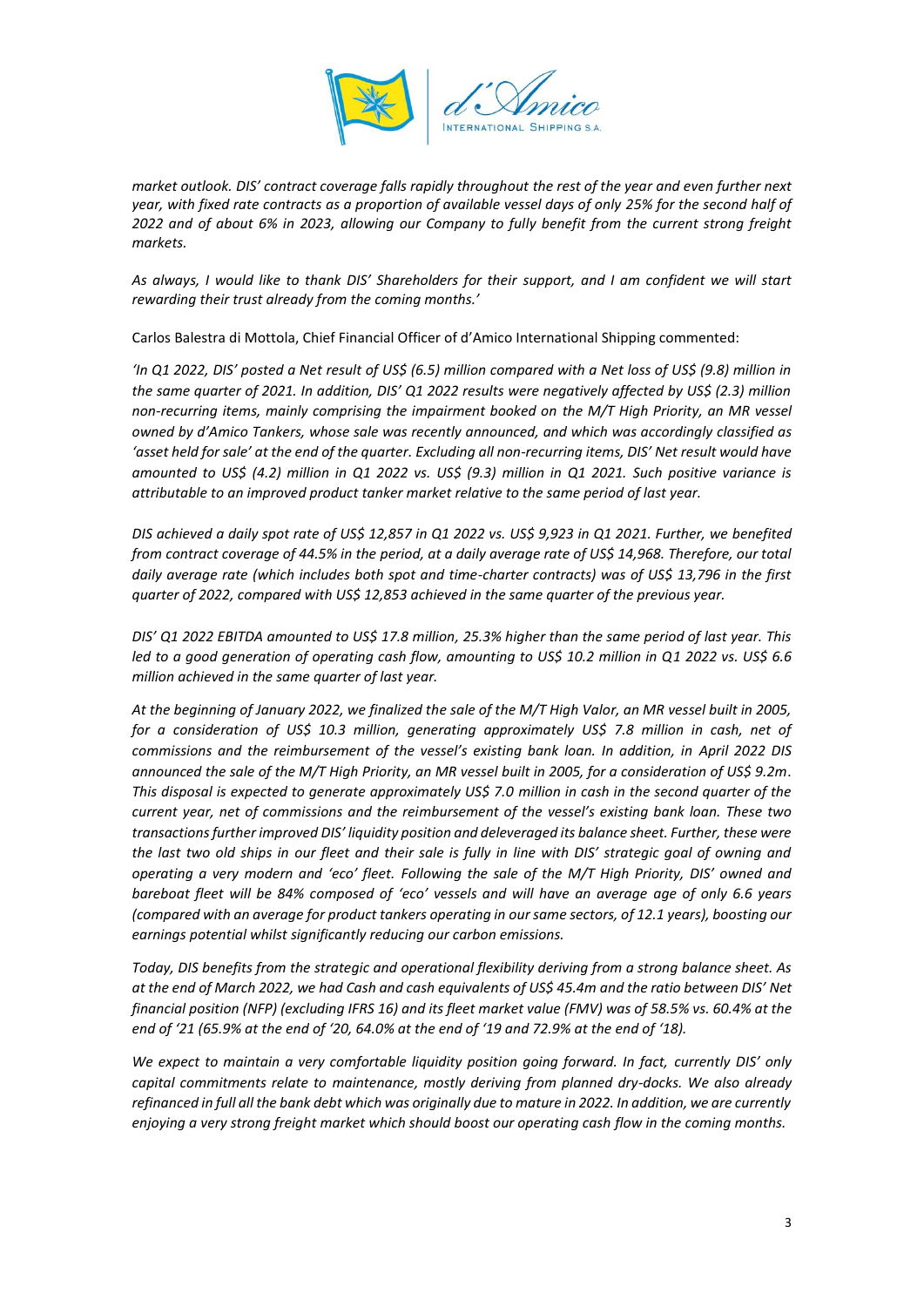

*With a very modern fleet, a sound financial structure and a proven commercial strategy, I believe DIS is ideally positioned to benefit from the current strong markets. Despite the uncertainties relating to a challenging and unusual economic environment, also because of the war in Ukraine, due to the robust fundamentals of the product tanker market, we could be witnessing the beginning of a prolonged and sustainable recovery, allowing us to generate substantial value for our Shareholders.'*

# **FINANCIAL REVIEW**

# *SUMMARY OF THE RESULTS IN THE FIRST QUARTER 2022*

The product tanker markets were very weak at the beginning of 2022, due to the lingering effects of the COVID pandemic with several countries in Europe and the US experiencing surges in cases from new variants last winter. Freight rates were especially depressed in February '22 but started recovering as developed economies gradually reopened.

Furthermore, from the end of February the oil tanker markets were significantly impacted by the war in Ukraine. Official sanctions and self-sanctioning led to a major disruption in oil product trades with an increase in average sailing distances as Russian exports of refined products were partially replaced by output from the Middle East, Asia and the US. Reluctance by some owners to commit to Russian cargoes or ports has also led to major spikes in regional freight rates from the Baltic and Black Sea ports.

Russia is the largest exporter of oil to global markets. According to the IEA, in December 2021 exports from Russia represented around 5.0 million b/d of crude and condensate and around 2.9 million b/d of refined products. Around 50% of Russia's product exports are sold to European countries.

Refinery throughputs have declined in the first quarter of 2022 to an average of 79.3 million b/d compared to 79.9 million b/d in Q4 2021, remaining 2.8 million b/d below the 2019 average.

The one-year time-charter rate is always the best indicator of spot market expectations and as at the end of March 2022 was assessed at around US\$ 13,500 per day for a conventional MR2, with an Eco MR2 assessed at a premium of around US\$ 2,000 / 2,500 per day.

**In Q1 2022, DIS recorded a Net loss of US\$ (6.5) million** vs. a Net loss of US\$ (9.8) million posted in the same quarter of 2021. Such positive variance is attributable to an improved product tanker market relative to the same period of last year. **Excluding results on disposal and non-recurring financial items, as well as the asset impairment and the effects of IFRS 16, DIS' Net result would have amounted to US\$ (4.2) million in Q1 2022** compared with US\$ (9.3) million recorded in Q1 2021.

DIS generated an EBITDA of US\$ 17.8 million in Q1 2022 vs. US\$ 14.2 million achieved in Q1 2021, whilst its operating cash flow was positive for US\$ 10.2 million compared with US\$ 6.6 million generated in the same quarter of last year.

In terms of spot performance, **DIS achieved a daily spot rate of US\$ 12,857 in Q1 2022** vs. US\$ 9,923 in Q1 2021, thanks to the improved market conditions relative to the same period of last year.

At the same time, 44.5% of DIS' total employment days in Q1 2022, were covered through 'time-charter' contracts at an average daily rate of US\$ 14,968 (Q1 2021: 49.5% coverage at an average daily rate of US\$ 15,842). A good level of time charter coverage is one of the pillars of DIS' commercial strategy and allows it to mitigate the effects of the spot market volatility, securing a certain level of earnings and cash generation even throughout negative cycles. **DIS' total daily average rate (which includes both spot and**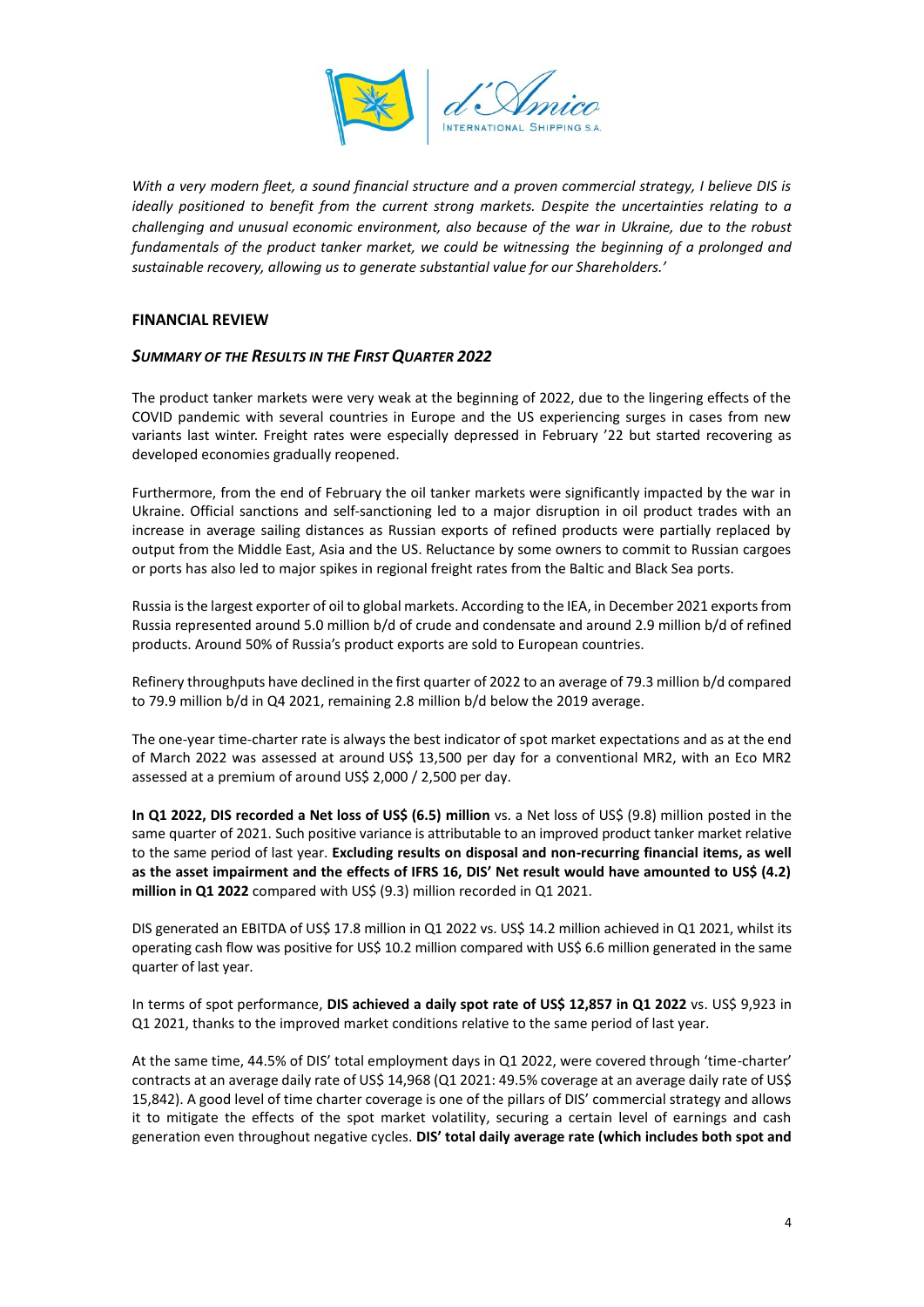

**time-charter contracts) was of US\$ 13,796 in the first quarter of 2022** compared with US\$ 12,853 achieved in the same quarter of the previous year.

#### *OPERATING PERFORMANCE*

*Time charter equivalent earnings* were of US\$ 42.8 million in Q1 2022, in line with the same quarter of last year, despite the lower number of vessels operated in the first three months of the current year (Q1 2022: 36.1 vessels vs. Q1 2021: 38.8 vessels).

In detail, DIS realized a **daily average spot rate of US\$ 12,857 in Q1 2022** compared with US\$ 9,923 achieved in Q1 2021.

In Q1 2022, DIS maintained a **good level of 'coverage'<sup>1</sup>** (fixed-rate contracts), securing an average of **44.5%** (Q1 2021: 49.5%) of its available vessel days at a **daily average fixed rate of US\$ 14,968** (Q1 2021: US\$ 15,842). In addition to securing revenue and supporting the operating cash flow generation, these contracts enabled DIS to strengthen its historical relationships with the main oil majors.

**DIS' total daily average TCE (Spot and Time Charter)<sup>2</sup>** was of US\$ 13,796 in Q1 2022 vs. US\$ 12,853 in Q1 2021.

| DIS TCE daily rates | 2021      |        |        |        |        | 2022   |
|---------------------|-----------|--------|--------|--------|--------|--------|
| (US dollars)        |           |        |        |        |        |        |
|                     | <b>Q1</b> | Ο2     | Q3     | Ο4     | FY     | Q1     |
| Spot                | 9.923     | 12,720 | 9.248  | 12,055 | 11,004 | 12,857 |
| Fixed               | 15.842    | 15,231 | 15,163 | 14.493 | 15.194 | 14,968 |
| Average             | 12,853    | 13,893 | 12.113 | 13,165 | 12,996 | 13,796 |

*Bareboat charter revenue* was of US\$ 1.2 million in Q1 2022 and it relates to the bareboat charter out contract starting in October 2021 on one of d'Amico Tankers d.a.c.'s LR1 vessels.

*Result on disposal of vessel* was negative for US\$ (0.5) million in Q1 2022 and was in line with the same quarter of last year. The amount refers to the amortisation of the net deferred result on all vessels sold and leased back in the previous years.

**EBITDA** was of US\$ 17.8 million in Q1 2022 compared with US\$ 14.2 million in Q1 2021, mainly thanks to the better freight markets experienced in the first three months of the current year.

*Depreciation, impairment, and impairment reversal* amounted to US\$ (17.5) million in Q1 2022 vs. US\$ (16.4) million in Q1 2021. The amount for Q1 2022 includes an impairment of US\$ (2.1) million on a MR vessel (M/T High Priority) owned by d'Amico Tankers d.a.c., whose sale was recently announced. In accordance with IFRS 5, this vessel was classified as 'asset held for sale' at the end of the period, with the difference between its fair value less cost to sell and its book value charged to the Income Statement.

*EBIT* was of US\$ 0.3 million in Q1 2022 compared with US\$ (2.3) million in Q1 2021.

<sup>1</sup> Coverage ratio (%) and daily average covered rate include a bareboat charter out contract on an LR1 vessel owned by d'Amico Tankers d.a.c., inclusive of an assumed daily Opex of US\$ 6,700 (in line with DIS' actual costs), in order to express this bareboat contract in time-charter equivalent terms. The gross revenue of this bareboat contract is reported under 'bareboat charter revenue' in the Income Statement.

<sup>&</sup>lt;sup>2</sup> Total daily average TCE includes a bareboat charter out contract on an LR1 vessel owned by d'Amico Tankers d.a.c., inclusive of an assumed daily Opex of US\$ 6,700 (in line with DIS' actual costs), in order to express this bareboat contract in time-charter equivalent terms. The gross revenue of this bareboat contract is reported under 'bareboat charter revenue' in the Income Statement.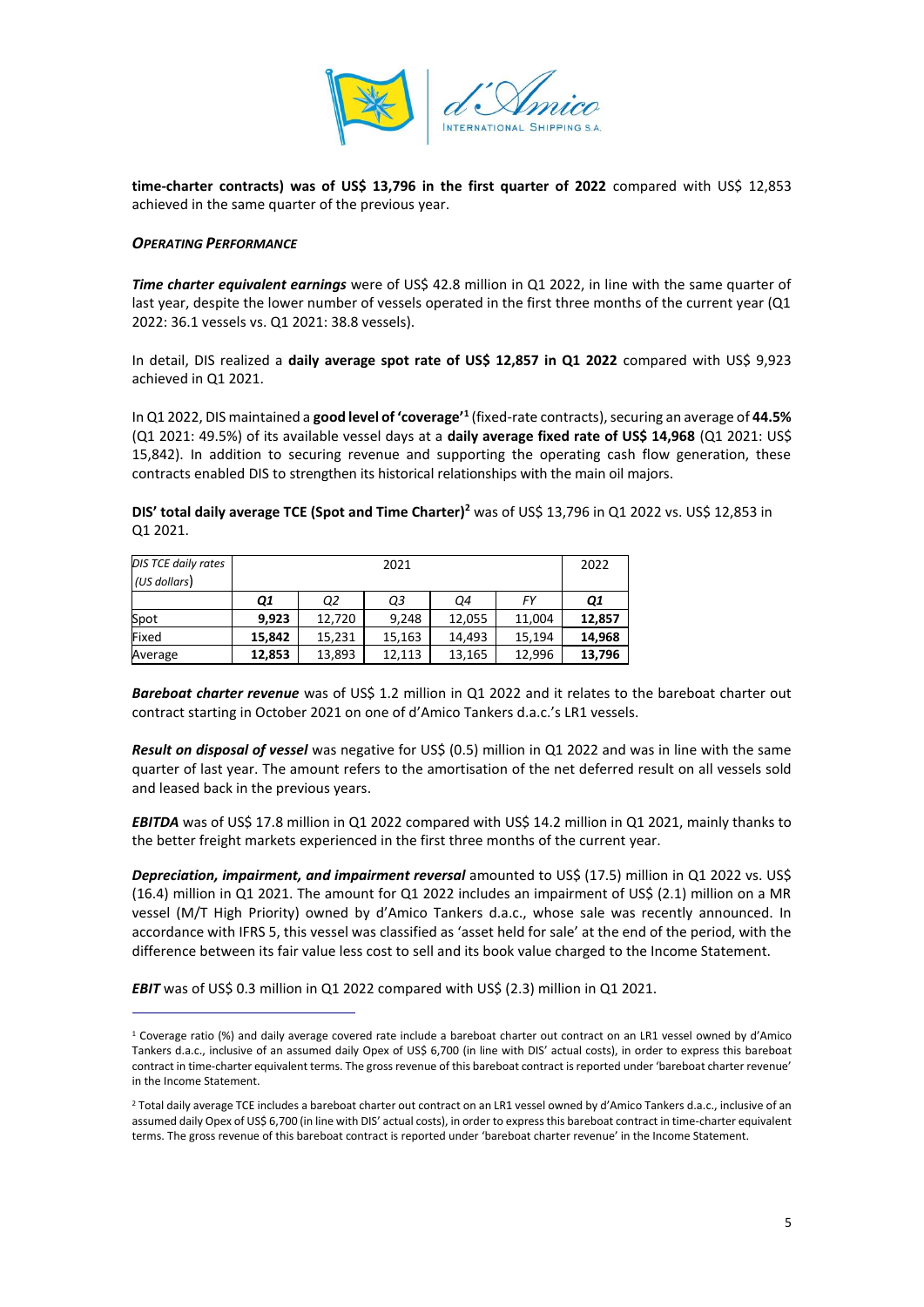

*Net financial income* was of US\$ 0.6 million in Q1 2022 vs. US\$ 0.8 million in Q1 2021. The amount for Q1 2022 comprises mainly US\$ 0.4 million unrealized gain in relation to the ineffective part of DIS' interest rate swap agreements, US\$ 0.1 million commercial foreign exchange gain, as well as bank interest income on funds held with financial institutions on deposit and current accounts. The Q1 2021 amount comprised mainly US\$ 0.4 million unrealized gain in relation to the ineffective part of DIS' interest rate swap agreements, US\$ 0.1 million unrealized gain on freight derivative instruments used for hedging purposes, US\$ 0.3 million commercial foreign exchange gain, as well as bank interest income on funds held with financial institutions on deposit and current accounts.

*Net financial charges* amounted to US\$ (7.2) million in Q1 2022 vs. US\$ (8.2) million in Q1 2021. The Q1 2022 amount comprises mainly US\$ (6.9) million in interest expenses and amortized financial fees due on DIS' bank loan facilities, actual expenses on interest rate swaps and interest on lease liabilities, as well as US\$ (0.2) million of unrealized losses on freight derivative instruments and interest rate swaps and US\$ (0.1) million realized loss on foreign exchange derivative instruments used for hedging purposes. The amount recorded in the same quarter of last year included US\$ (8.1) million in interest expenses and amortized financial fees due on DIS' bank loan facilities, actual expenses on interest rate swaps and interest on lease liabilities, as well as US\$ (0.1) million of unrealised losses mainly in relation to the ineffective part of DIS' interest rate swap agreements.

DIS recorded a *Loss before tax* of US\$ (6.4) million in Q1 2022 vs. Loss before tax of US\$ (9.7) million in Q1 2021.

*Income taxes* amounted to US\$ (0.1) million in both Q1 2022 and Q1 2021.

In Q1 2022, **DIS recorded a** *Net loss* **of US\$ (6.5) million** vs. a Net loss of US\$ (9.8) million achieved in the same quarter of 2021. Excluding the result on disposals and non-recurring financial items from Q1 2022 (US\$ (0.4) million) and from Q1 2021 (US\$ (0.1) million), as well as the asset impairment (US\$ (2.1) million in Q1 2022) and the net effects of IFRS 16 from both periods (Q1 2022: US\$ 0.1 million and Q1 2021: US\$ US\$ (0.3) million), **DIS' Net result would have amounted to US\$ (4.2) million in Q1 2022** compared with US\$ (9.3) million recorded in the same quarter of the previous year.

# *CASH FLOW AND NET INDEBTEDNESS*

**In Q1 2022, DIS'** *Net Cash Flow* **was positive for US\$ 3.7 million** vs.US\$ (3.0) million in Q1 2021.

*Cash flow from operating activities* was positive, amounting to US\$ 10.2 million in Q1 2022 vs. US\$ 6.6 million in Q1 2021. This positive variance is attributable to the better operating performance achieved in Q1 2022 relative to the same period of last year.

**DIS'** *Net debt* **as at 31 March 2022** amounted to **US\$ 495.7 million** compared to US\$ 520.3 million as at 31 December 2021. Due to the application of IFRS 16 these balances include from 1 January 2019 an additional lease liability amounting to US\$ 75.6 million as at the end of March 2022 vs. US\$ 80.5 million as at the end of 2021. The net debt (excluding the IFRS16 effect) / fleet market value ratio was of 58.5% as at 31 March 2022 vs. 60.4% as at 31 December 2021 (65.9% as at 31 December 2020, 64.0% as at the end of 2019 and 72.9% as at the end of 2018).

# **SIGNIFICANT EVENTS OF THE FIRST QUARTER**

In Q1 2022, the main events for the d'Amico International Shipping Group were the following: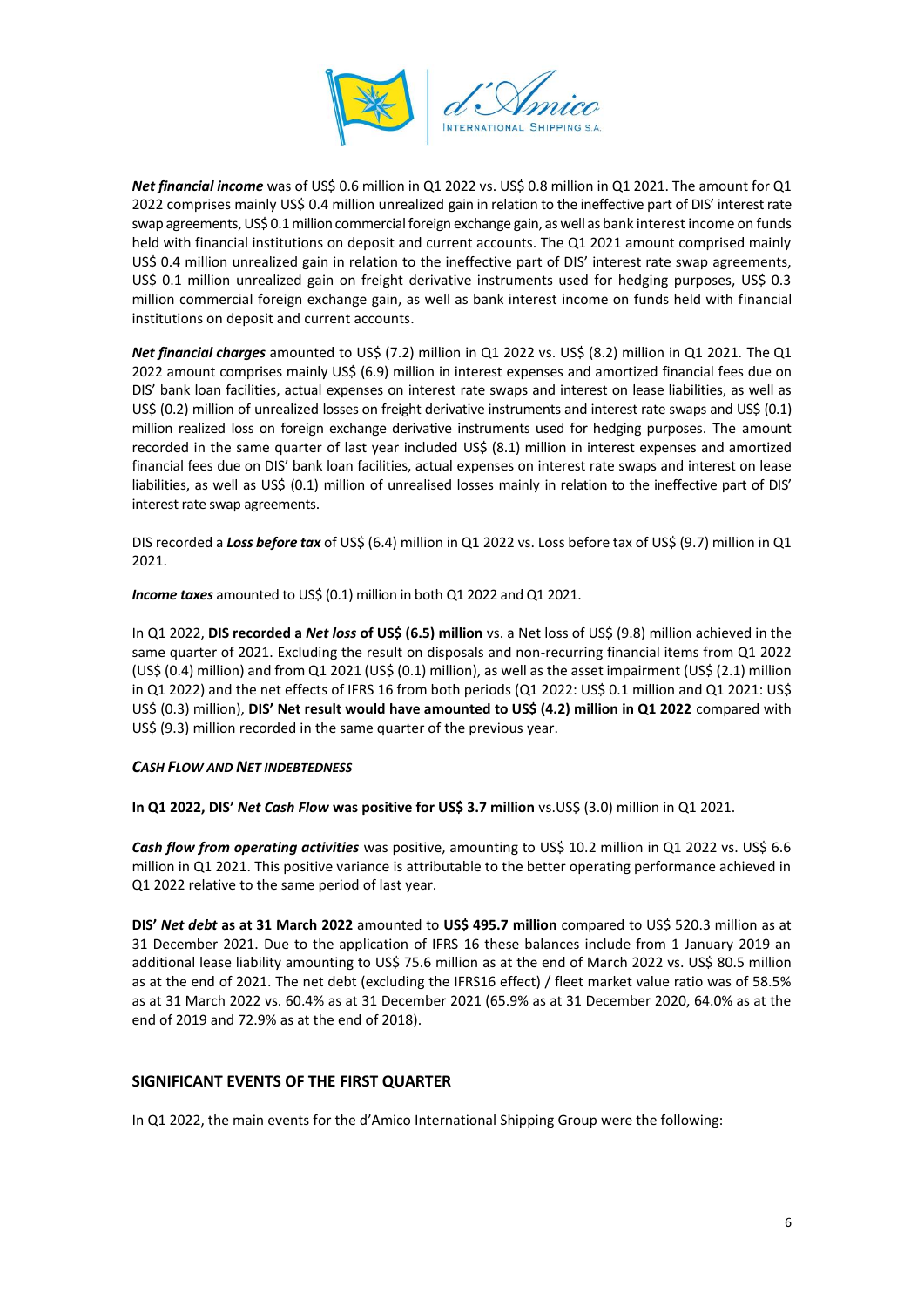

# *D'AMICO TANKERS D.A.C.:*

**Time Charter-Out' Fleet**: In January 2022, d'Amico Tankers d.a.c. extended a time charter-out contract with a leading trading house for one of its MR vessels for 12 months, starting from January 2022; and it extended another time charter-out contract with a reputable counterparty for one of its Handy-size vessels for 6 months, starting from January 2022.

# **SUBSEQUENT EVENTS AND BUSINESS OUTLOOK**

# *D'AMICO TANKERS D.A.C.:*

'**Time Charter-Out' Fleet**: In April 2022, d'Amico Tankers d.a.c. fixed a time charter-out contract with a reputable counterparty for one of its MR vessels for 6 months, starting in June 2022.

**Vessel Sale:** In April 2022, d'Amico Tankers d.a.c signed a memorandum of agreement for the sale of the M/T High Priority, a 46,847 dwt MR product tanker vessel, built in 2005 by Nakai Zosen, Japan, for a consideration of US\$ 9.2 million.

The profile of d'Amico International Shipping's vessels on the water is summarized as follows.

|                           | As at 31 March 2022 |           |           |              | As at 05 May 2022 |           |           |       |
|---------------------------|---------------------|-----------|-----------|--------------|-------------------|-----------|-----------|-------|
|                           | LR1                 | <b>MR</b> | Handysize | <b>Total</b> | LR1               | <b>MR</b> | Handysize | Total |
|                           |                     |           |           |              |                   |           |           |       |
| Owned                     | 5.0                 | 7.0       | 6.0       | 18.0         | 5.0               | 7.0       | 6.0       | 18.0  |
| Bareboat chartered*       | 1.0                 | 7.0       | 0.0       | 8.0          | 1.0               | 7.0       | 0.0       | 8.0   |
| Long-term time chartered  | 0.0                 | 9.0       | 0.0       | 9.0          | 0.0               | 9.0       | 0.0       | 9.0   |
| Short-term time chartered | 0.0                 | 1.0       | 0.0       | 1.0          | 0.0               | 1.0       | 0.0       | 1.0   |
| Total                     | 6.0                 | 24.0      | 6.0       | 36.0         | 6.0               | 24.0      | 6.0       | 36.0  |

\* with purchase obligation

# *BUSINESS OUTLOOK*

The key drivers that should affect the product tankers, freight markets and d'Amico International Shipping's performance are (i) the growth in global oil supply, (ii) refinery margins and throughput, (iii) demand for refined products, (iv) the structure of forward prices for both crude oil and refined petroleum products, (v) the product tankers' fleet growth rate, (vi) the efficiency of the fleet due to factors such as congestion and average sailing speeds and (vii) average sailing distances. Some of the factors that could drive a recovery in the product tankers market in the medium-term are detailed below:

# **Product Tanker Demand**

• Economic damage from the war in Ukraine will contribute to a significant slowdown in global growth in 2022 and add to inflation. Fuel and food prices have increased rapidly, hitting vulnerable populations in low-income countries hardest. In their April '22 report, the IMF forecasted a slowdown in global growth from an estimated 6.1% in 2021 to 3.6% in 2022 and 2023. This is 0.8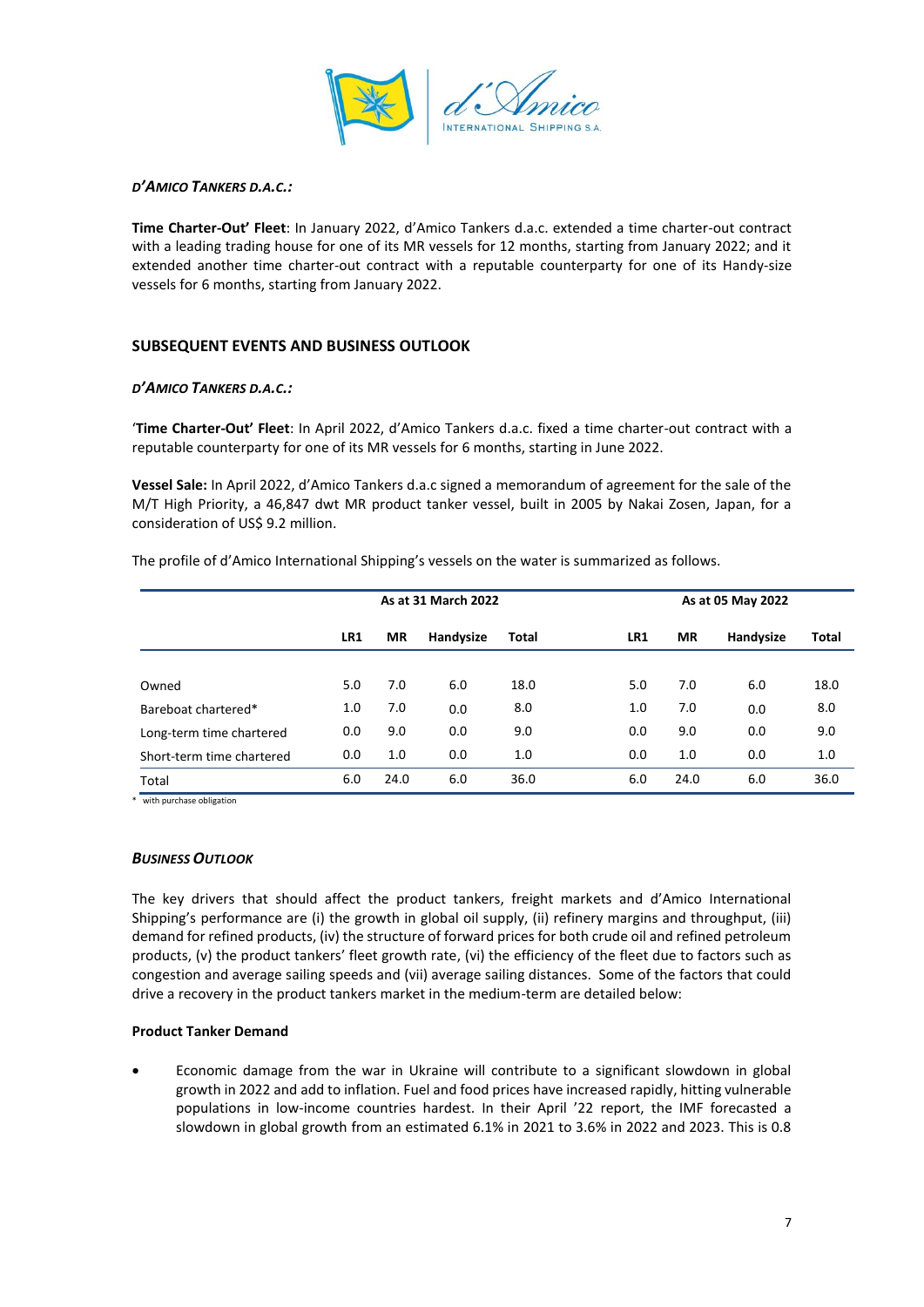

and 0.2 percentage points lower for 2022 and 2023 than they had projected in January '22. Beyond 2023, global growth is forecast to decline to about 3.3% over the medium term. War-induced commodity price increases and broadening price pressures have led to 2022 inflation projections of 5.7% in advanced economies and 8.7% in emerging markets and developing economies—1.8 and 2.8 percentage points higher than projected last January.

- According to the IEA's April '22 report, surging energy and other commodity prices, along with sanctions against Russia, and COVID related lockdowns in China are expected to depress world oil demand. While the outlook remains highly uncertain, they have reduced their global oil demand forecast, which is now projected to average 99.4 million b/d in 2022, an increase of 1.9 million b/d from 2021.
- According to IEA's April '22 report, OECD oil product inventories declined by 42.6 million barrels in February '22 to 1,359 mb. Preliminary data indicate further declines in product stocks occurred in March '22. Product stocks are now well below the 5-year average.
- Russian oil supply and exports continue to fall. So far in April, roughly 700 kb/d of production has reportedly been shut in. From May the IEA estimates close to 3 mb/d of Russian production could be offline due to international sanctions and as the impact of a widening customer-driven embargo comes into full force.
- In April '22 IEA member countries announced 120 million barrels of oil releases from their strategic reserves, after having announced releases of around 63 million barrels in March. The US announced in April further releases from its strategic reserves. In total 240 million barrels should be released between May and October '22 (around 1.3 million bpd), alleviating the likely drop in supply from Russia and providing more time for the market to ramp-up supply.
- Excluding Russia, oil output from the rest of the world is set to rise by 3.9 mb/d from March through December '22. For the whole year, oil production is forecast to rise by 5.5 mb/d excluding Russia, with OPEC+ accounting for 3.5 mb/d (mostly Saudi Arabia, Iraq, Kuwait and UAE) and non-OPEC+ contributing 2 mb/d (mostly the US, with important increases also from Brazil, Canada and Guyana).
- Beijing had initially called on domestic refiners to cut or halt April '22 exports to increase domestic supplies. Following the COVID-19 restrictions in more than 30 cities, significantly curtailing domestic demand for oil, Argus now forecasts China will export 170,000 b/d and 50,000 b/d of gasoline and diesel respectively in April.
- In their April 2022 outlook, Clarksons estimates that in 2022 product tanker demand will grow by 10.4%, well above the expected increase in fleet supply (see below). Expectations for products exports from the US, MEG and Asia to Europe have increased, with potential for refiners in these regions to supply additional volumes, partly replacing lost volumes from Russia. Indeed, there have already been reports of Asian refiners raising runs to increase exports to Europe amid supportive arbitrage dynamics. Shifts in trade patterns appear likely to have a positive impact on products' tonne-mile seaborne trade.
- More than 70% of new refining capacity in the next four years will be located east of Suez. The EIA estimates that around 800,000 b/d of refining capacity has been closed in North America since the pandemic began. Engen have announced the conversion of their 120,000 b/d refinery in Durban (responsible for approximately 17% of the country's fuel production) into a terminal/storage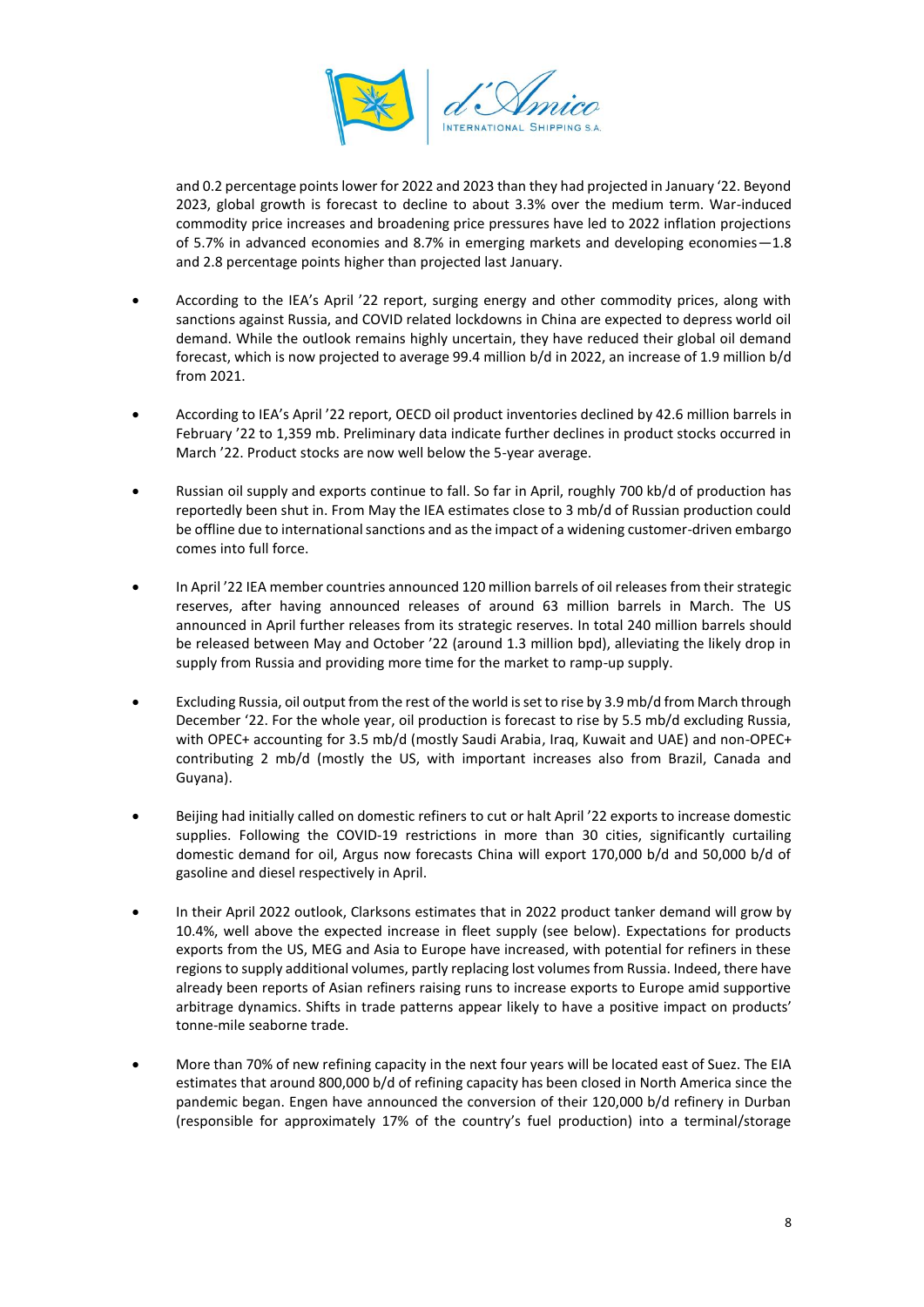

facility. In the long run, recovering demand and structural shifts in the refining landscape are likely to boost long-haul product trades.

### **Product Tanker Supply**

- At the beginning of the year, Clarksons estimated 67 MRs and LR1s would have been delivered in 2022; in the first quarter of the year only 16 such vessels were delivered versus an estimated 26.
- In their March 2022 outlook, Clarksons estimate the product tanker fleet will grow by only 1.5% in 2022.
- A large number of demolition yards were temporarily shut during the pandemic. However, the rebound in steel prices has improved demand for tonnage recycling. 11 vessels in the MR and LR1 sector have already been scrapped this year.
- According to Clarksons, as at the end of March '22, 6.4% of the MR and LR1 fleet was over 20 years old (in dwt), whilst the current order book in these segments represented only 3.5% of the current trading fleet (in dwt). As at the same date, 29.7% of the MR and LR1 fleet (in dwt) was more than 15 years old, and this percentage should continue rising fast over the coming years.
- The IMO's 2030 and 2050 targets for reducing greenhouse gas emissions are high on the shipping agenda. Many owners and banks now require 'green recycling' of vessels in line with EU and IMO conventions, while the EU is set to include shipping in its Emissions Trading Scheme. Furthermore, important cargo charterers including oil majors such as Shell and Total, as well as leading trading houses such as Trafigura, have recently signed the Sea Cargo Charter with the aim of disclosing the CO2 emissions of the vessels they operate and reducing these in line with the IMO targets. During the Marine Environmental Committee's (MEPC) last meeting (MEPC 76) in June 2021, measures were adopted which will be enforceable from 1 November 2022, requiring operators to measure their vessels' energy efficiency existing ship index (EEXI), reflecting their technical efficiency and their carbon intensity indicator (CII), assessing how efficiently they are managed. Both measures aim to cut emissions progressively from 2023 to 2030. The expected technological change required to meet the increasingly demanding environmental regulation is reducing appetite for new building orders, since such vessels could be obsolete soon after delivery. Furthermore, the increase in new building costs and decrease in yard availability is also negatively affecting the appetite for new orders.

The Interim Management Statement as of 31st March 2022 is available to the public, in its integral version, at the Company registered office and on the Investor Relations section of DIS website [\(www.damicointernationalshipping.com\)](http://www.damicointernationalshipping.com/).

The above mentioned document has been also filed with Commissione Nazionale per le Società e la Borsa (CONSOB), with Commission de Surveillance du Secteur Financier (CSSF) and stored at Borsa Italiana S.p.A. (www.borsaitaliana.it) through the e-market STORAGE system and Société de la Bourse de Luxembourg S.A. (www.bourse.lu) in its quality of DIS Officially Appointed Mechanism (OAM).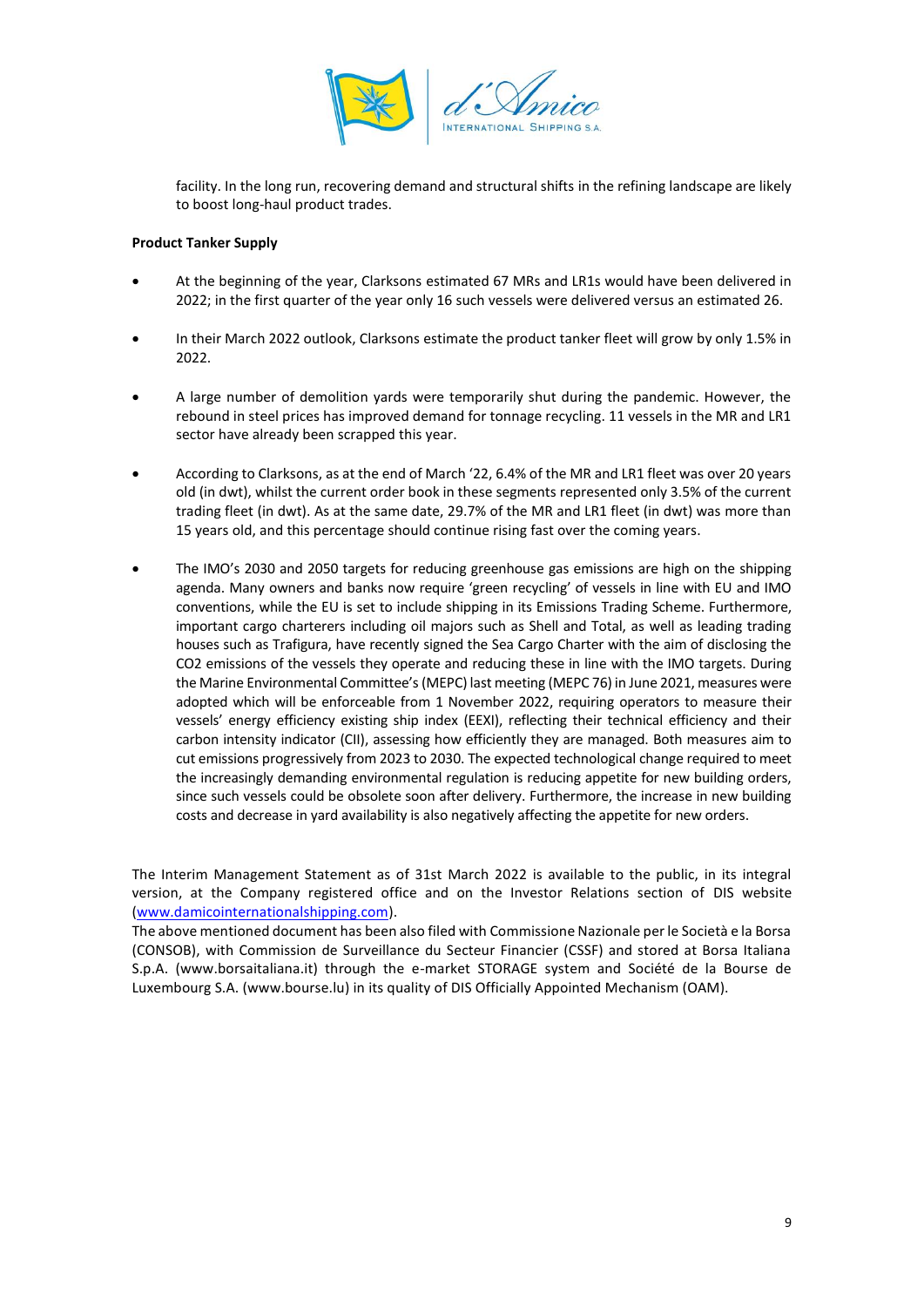

From today this press release is available on the investor relations section of DIS website, filed with CSSF, disclosed through the e-market SDIR circuit and stored at Borsa Italiana S.p.A. through the e-market STORAGE system and at Société de la Bourse de Luxembourg S.A. in its quality of OAM.

# **CONFERENCE CALL**

*At 2.00pm CET, 8.00am EST today a conference call will be held with the financial community during which the Group's economic and financial results will be discussed. It is possible to participate in webcall clicking on the following link: <https://www.c-meeting.com/web3/join/3BHH8EBJTPZ9WE> or dialing-in one of the following numbers: Italy: + 39 02 8058811 / UK: + 44 1 212818003 / USA: +1 718 7058794.*

*The presentation slides can be downloaded before the conference call from the Investor Relations page on DIS web site: www.damicointernationalshipping.com*

d'Amico International Shipping S.A. is a subsidiary of d'Amico Società di Navigazione S.p.A., one of the world's leading *privately-o wn ed marine transportation companies, and operates in the product tankers sector, comprising vessels that typically carry refined petroleum products, chemical and vegetable oils. d'Amico International Shipping S.A. controls, through its fully-owned subsidiary namely d'Amico Tankers D.A.C., Dublin, either through ownership or charter arrangements, a modern and double-hulled fleet, ranging from 35,000 to 75,000 deadweight tons. The Company has a long history of family enterprise and a worldwide presence with offices in key maritime centers (London, Dublin, Monaco, Stamford and Singapore). The Company's shares are listed on the Milan Stock Exchange under the ticker symbol "DIS.MI".*

#### *d'Amico International Shipping S.A* **Anna Franchin - Investor Relations Manager** Tel: +35 2 2626292901 Tel: +37 7 93105472 E-mail: ir@damicointernationalshipping.com

**Capital Link** New York - Tel. +1 (212) 661-7566 London - Tel. +44 (0) 20 7614-2950 E-Mail: [damicotankers@capitallink.com](mailto:damicotankers@capitallink.com)

**Media Relations Havas PR Milan** Marco Fusco Tel.: +39 02 85457029 – Mob.: +39 345.6538145 E-Mail: [marco.fusco@havaspr.com](mailto:marco.fusco@havaspr.com) Antonio Buozzi Tel.: +39 320.0624418 E-Mail: [antonio.buozzi@havaspr.com](mailto:antonio.buozzi@havaspr.com)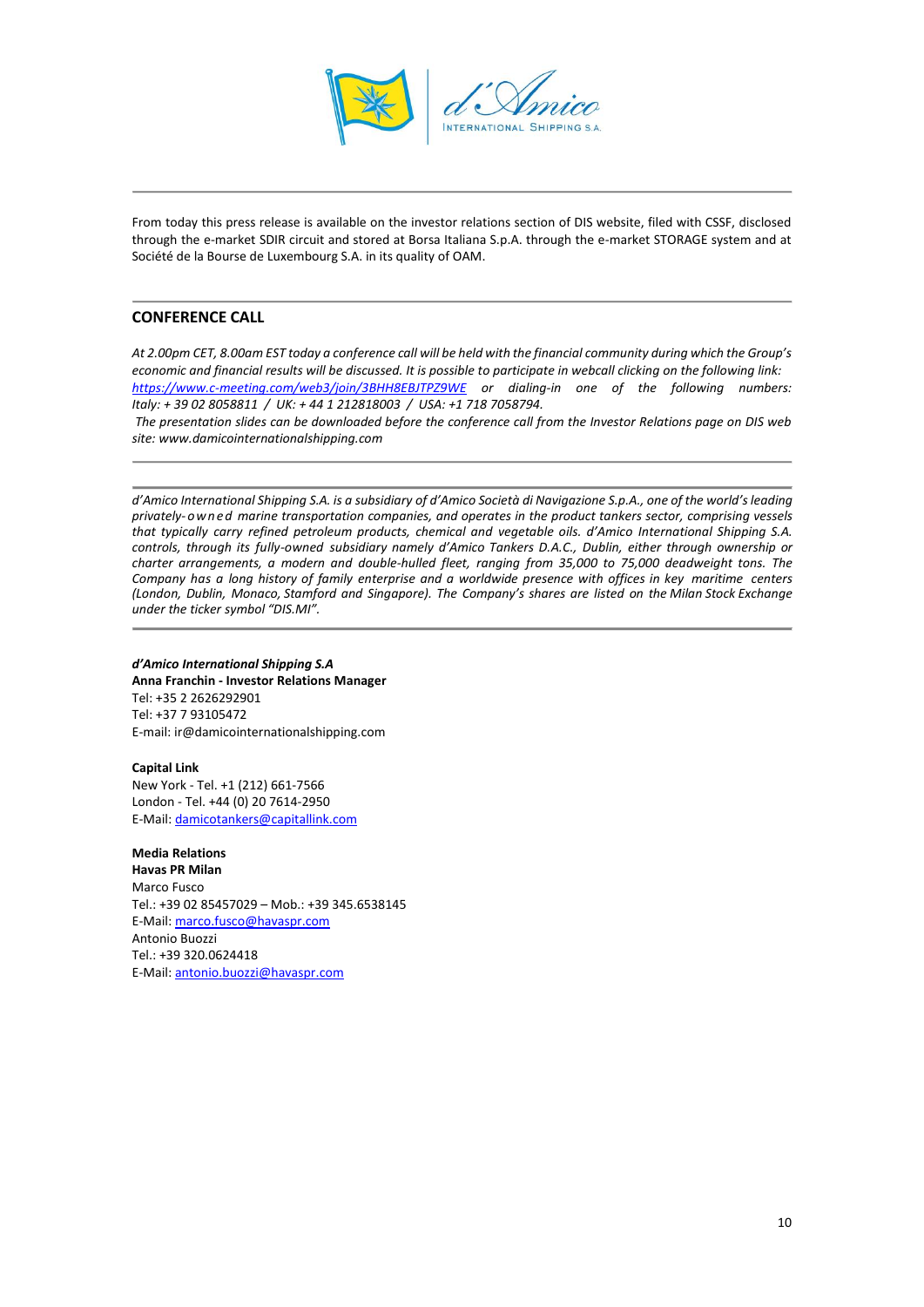

# **CONSOLIDATED STATEMENT OF PROFIT OR LOSS**

| US\$ Thousand                         | Q1 2022      | Q1 2021      |
|---------------------------------------|--------------|--------------|
| Revenue                               | 66,538       | 59,121       |
| Voyage costs                          | (23, 717)    | (16, 365)    |
| Time charter equivalent earnings*     | 42,821       | 42,756       |
| Bareboat charter revenue              | 1,186        |              |
| <b>Total net revenue</b>              | 44,007       | 42,756       |
| Time charter hire costs               | (1,206)      | (259)        |
| Other direct operating costs          | (21, 129)    | (24, 477)    |
| General and administrative costs      | (3, 378)     | (3, 340)     |
| Result on disposal of vessels         | (521)        | (528)        |
| <b>EBITDA*</b>                        | 17,773       | 14,152       |
| Depreciation and impairment           | (17, 483)    | (16, 428)    |
| EBIT*                                 | 290          | (2, 276)     |
| Net financial income                  | 573          | 773          |
| Net financial (charges)               | (7, 218)     | (8, 194)     |
| Loss before tax                       | (6, 355)     | (9,697)      |
| Income taxes                          | (141)        | (71)         |
| <b>Net loss</b>                       | (6, 496)     | (9,768)      |
|                                       |              |              |
| Basic earnings (loss) per share $(3)$ | US\$ (0.005) | US\$ (0.008) |

*\*see Alternative Performance Measures on page 9*

# **CONSOLIDATED STATEMENT OF OTHER COMPREHENSIVE INCOME**

| <b>USS Thousand</b>                                                          | Q1 2022      | Q1 2021      |
|------------------------------------------------------------------------------|--------------|--------------|
|                                                                              |              |              |
| Loss for the period                                                          | (6, 496)     | (9,768)      |
| Items that may be reclassified subsequently into profit or loss              |              |              |
| Movement of valuation of cash-flow hedges                                    | 5,748        | 1,114        |
| Exchange differences in translating foreign operations                       | (113)        | (29)         |
| Total comprehensive income for the period                                    | (861)        | (8,683)      |
|                                                                              |              |              |
| The net result is entirely attributable to the equity holders of the Company |              |              |
| Basic earnings (loss) per share                                              | US\$ (0.001) | US\$ (0.007) |

<sup>3</sup> Basic earnings / loss per share (e.p.s.), have been calculated on an average number of shares outstanding equal to 1,223,144,312 in the first quarter of 2021 and 1,230,890,447 in the first quarter of 2020. In Q1 2021 and in Q1 2020 diluted e.p.s. was equal to basic e.p.s..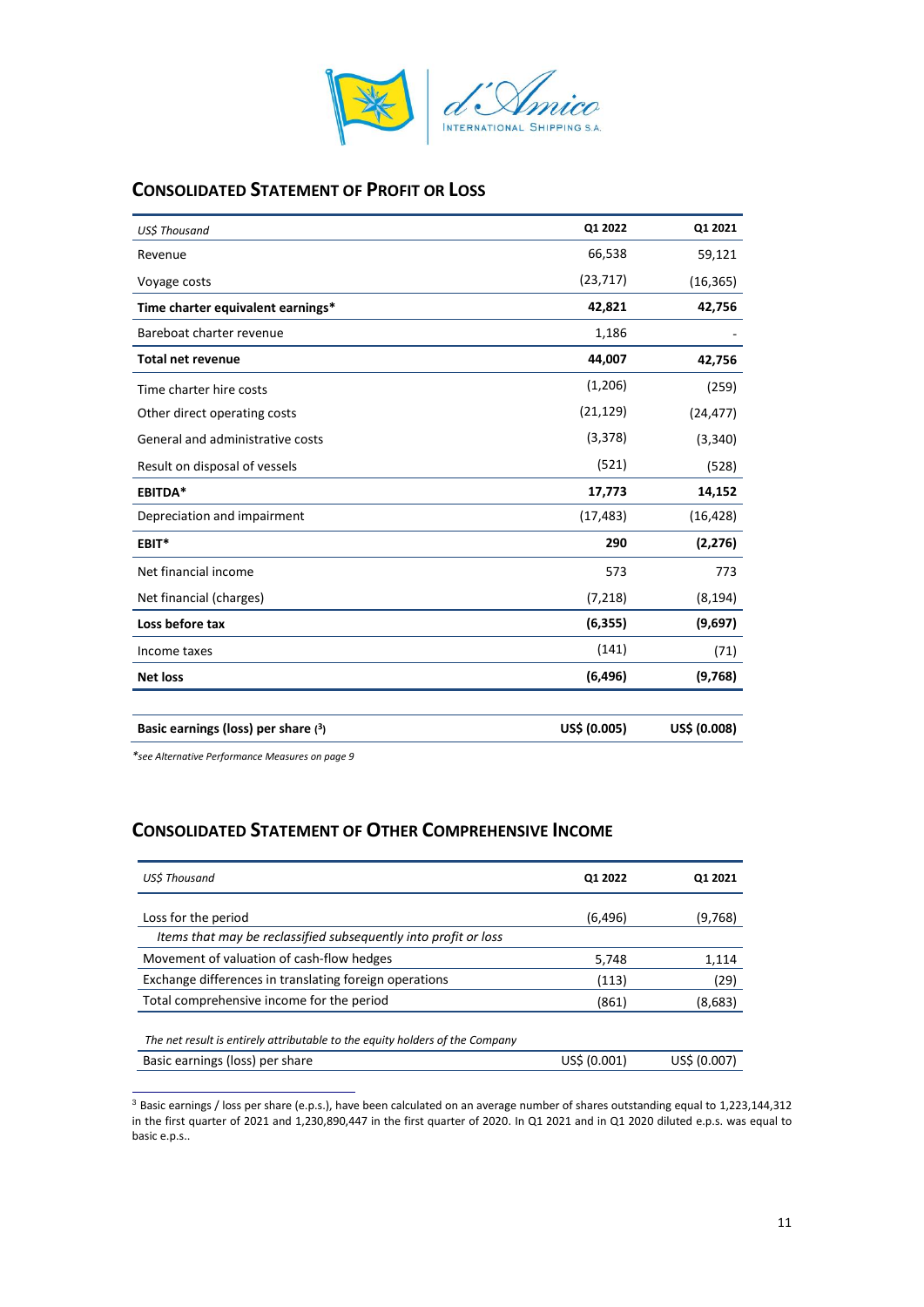

# **CONSOLIDATED STATEMENT OF FINANCIAL POSITION**

|                                                                   | As at         | As at            |  |
|-------------------------------------------------------------------|---------------|------------------|--|
| US\$ Thousand                                                     | 31 March 2022 | 31 December 2021 |  |
| <b>ASSETS</b>                                                     |               |                  |  |
| Property, plant and equipment (PPE) and Right-of-use assets (RoU) | 796,343       | 821,434          |  |
| Other non-current financial assets                                | 12,076        | 9,849            |  |
| <b>Total non-current assets</b>                                   | 808,419       | 831,283          |  |
| Inventories                                                       | 13,515        | 11,643           |  |
| Receivables and other current assets                              | 38,288        | 37,104           |  |
| Other current financial assets                                    | 4,123         | 2,674            |  |
| Cash and cash equivalents                                         | 45,438        | 43,415           |  |
| <b>Current Assets</b>                                             | 101,364       | 94,836           |  |
| Assets held for sale                                              | 9,108         | 10,197           |  |
| <b>Total current assets</b>                                       | 110,471       | 105,033          |  |
| <b>TOTAL ASSETS</b>                                               | 918,891       | 936,316          |  |
| SHAREHOLDERS' EQUITY AND LIABILITIES                              |               |                  |  |
| Share capital                                                     | 62,053        | 62,053           |  |
| <b>Accumulated losses</b>                                         | (87, 318)     | (80, 568)        |  |
| <b>Share Premium</b>                                              | 368,823       | 368,823          |  |
| Other reserves                                                    | (11,962)      | (17, 926)        |  |
| Total shareholders' equity                                        | 331,596       | 332,382          |  |
| Banks and other lenders                                           | 202,734       | 226,771          |  |
| Non-current lease liabilities                                     | 232,783       | 237,478          |  |
| Other non-current financial liabilities                           | 706           | 1,862            |  |
| <b>Non-current liabilities</b>                                    | 436,223       | 466,111          |  |
| Banks and other lenders                                           | 82,200        | 66,534           |  |
| <b>Current lease liabilities</b>                                  | 33,343        | 36,480           |  |
| Payables and other current liabilities                            | 29,859        | 27,665           |  |
| Other current financial liabilities                               | 3,699         | 4,765            |  |
| Current tax payable                                               | 103           | 43               |  |
| <b>Current liabilities</b>                                        | 149,204       | 135,487          |  |
| Banks associated to assets held-for-sale                          | 1,868         | 2,336            |  |
| <b>Total current liabilities</b>                                  | 151,071       | 137,823          |  |
| TOTAL SHAREHOLDERS' EQUITY AND LIABILITIES                        | 918,891       | 936,316          |  |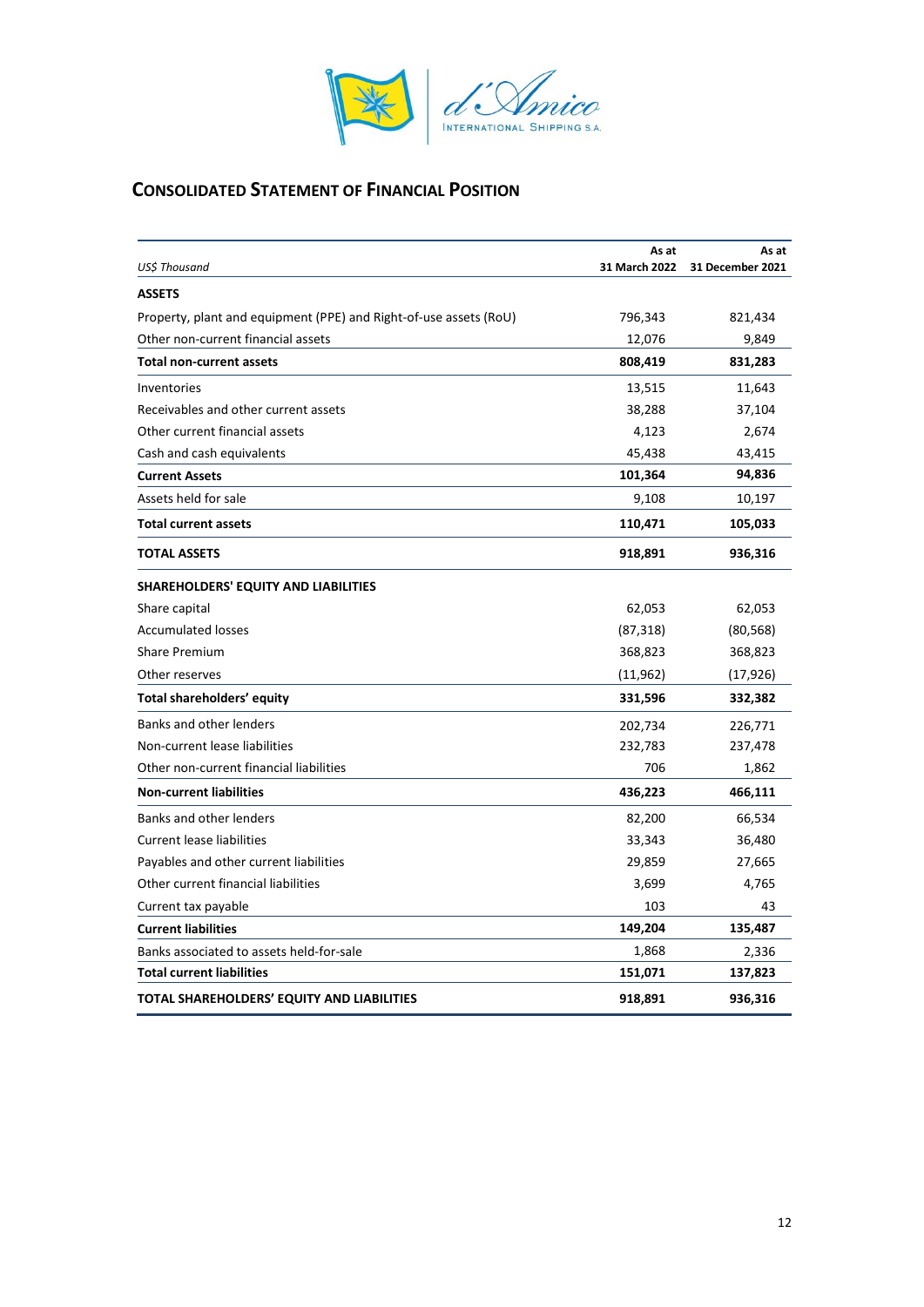

# **CONSOLIDATED STATEMENT OF CASH FLOWS**

| US\$ Thousand                                                                   | Q1 2022   | Q1 2021   |
|---------------------------------------------------------------------------------|-----------|-----------|
| Loss for the period                                                             | (6, 496)  | (9,768)   |
| Depreciation and amortisation PPE and RoU                                       | 15,403    | 16,428    |
| Impairment                                                                      | 2,080     |           |
| Current and deferred income tax                                                 | 141       | 71        |
| Net lease cost                                                                  | 3,844     | 4,588     |
| Other net financial charges (income)                                            | 2,801     | 2,833     |
| Movement in deferred result on disposal of fixed assets                         | 521       | 528       |
| Other non-cash items                                                            | (28)      | (29)      |
| Cash flow from operating activities before changes in working capital           | 18,266    | 14,651    |
| Movement in inventories                                                         | (1,872)   | (961)     |
| Movement in amounts receivable                                                  | (1, 184)  | (505)     |
| Movement in amounts payable                                                     | 569       | 683       |
| Taxes paid                                                                      | (81)      | (69)      |
| Net cash payment for interest portion of lease liability                        | (3,842)   | (4,588)   |
| Net interest paid                                                               | (1,615)   | (2,603)   |
| Net cash flow from operating activities                                         | 10,241    | 6,608     |
| Acquisition of fixed assets                                                     | (419)     | (1,969)   |
| Deferred cash-in from sale of fixed assets                                      |           | 3,200     |
| Net sale of fixed assets                                                        | 10,197    |           |
| Net cash flow from investing activities                                         | 9,778     | 1,231     |
| Treasury shares                                                                 |           | (336)     |
| Movement in other financial receivables                                         | 77        | 474       |
| Bank loan repayments                                                            | (22, 857) | (6, 578)  |
| Bank loans draw-down                                                            | 15,345    | 13,756    |
| Repayments of principal portion of lease liability                              | (8,905)   | (18, 129) |
| Net cash flow from financing activities                                         | (16, 340) | (10, 813) |
| Net increase (decrease) in cash and cash equivalents                            | 3,679     | (2, 974)  |
| Cash and cash equivalents net of bank overdrafts at the beginning of the period | 26,406    | 45,294    |
| Cash and cash equivalents net of bank overdrafts at the end of the period       | 30,085    | 42,320    |
| Cash and cash equivalents at the end of the period                              | 45,438    | 56,055    |
| Bank overdrafts at the end of the period                                        | (15, 353) | (13, 735) |

*The manager responsible for preparing the company's financial reports, Mr Carlos Balestra di Mottola, in his capacity of Chief Financial Officer of d'Amico International Shipping SA (the "Company"), declares that the accounting information contained in this document corresponds to the results documented in the books, accounting and other records of the Company.*

*\_\_\_\_\_\_\_\_\_\_\_\_\_\_\_\_\_\_\_\_ Carlos Balestra di Mottola Chief Financial Officer*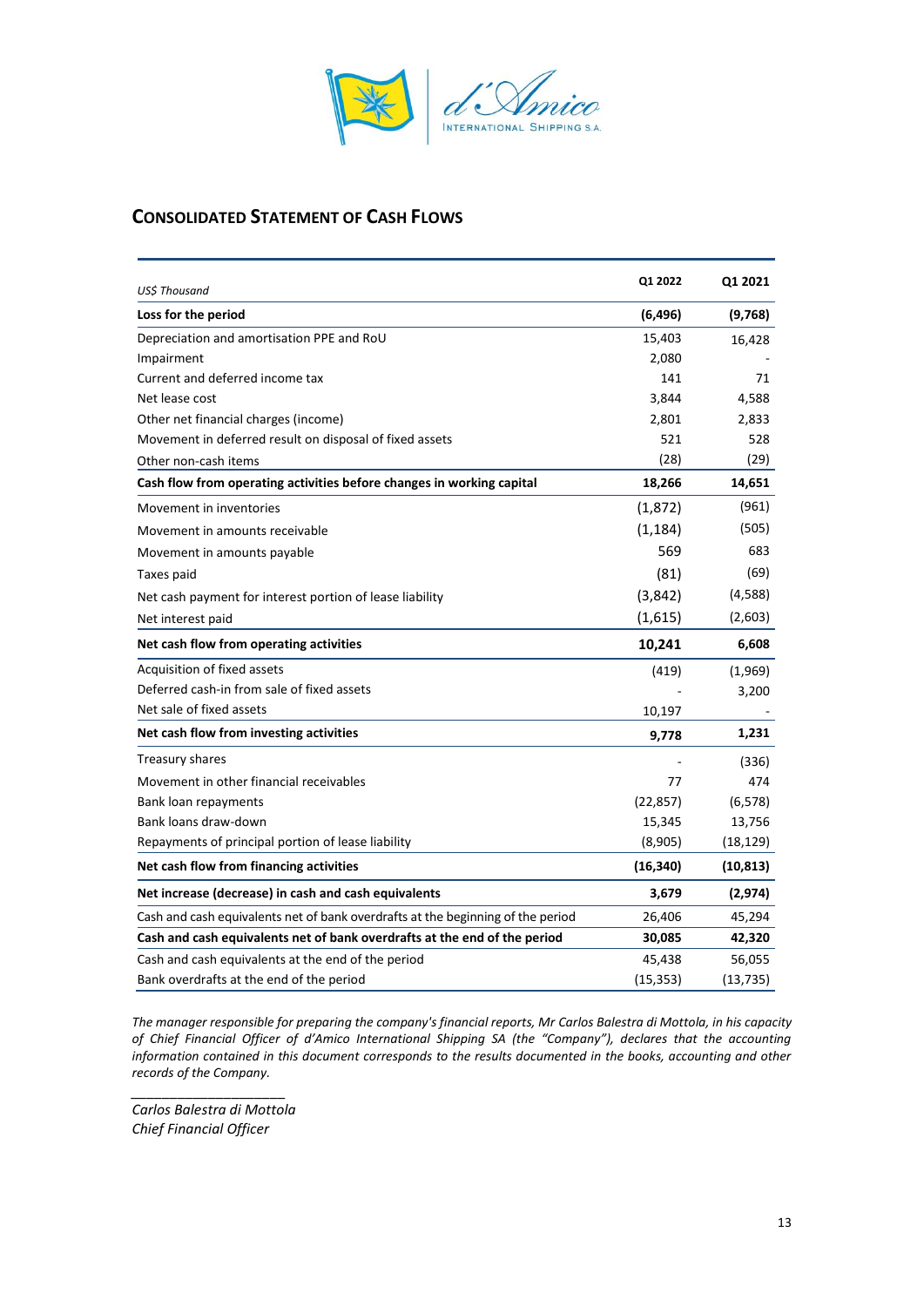

# **ALTERNATIVE PERFORMANCE MEASURES (APM)**

Along with the most directly comparable IFRS measures, DIS' management regularly uses Alternative Performance Measures, as they provide helpful additional information for readers of its financial statements, indicating how the business has performed over the period, filling the gaps left by the reporting standards. APMs are financial and non-financial measures of historical or future financial performance, financial position or cash-flows, other than a financial measure defined or specified in the Group's applicable financial reporting framework and standards (IFRS); for this reason they might not be comparable to similarly titled measures used by other companies and are not measurements under IFRS or GAAP and thus should not be considered substitutes for the information contained in the Group's financial statements. The following section sets out the Group's definitions of used APMs:

### **FINANCIAL APMs (They are based on or derived from figures of the financial statements)**

### *Time charter equivalent earnings*

A shipping industry standard allowing the comparison of period-to-period net freight revenues, which are not influenced by whether the vessels were employed on Time charters (TC), Voyage charters or Contracts of affreightment (please see Non-Financial APM definitions below). As indicated in the Profit and Loss financial statement, it is equal to revenues less voyage costs.

### *EBITDA and EBITDA Margin*

EBITDA is defined as the result for the period before the impact of taxes, interest, the Group's share of the result of joint ventures and associates, depreciation, and amortization. It is equivalent to the gross operating profit, which indicates the Group's revenues from sales less its cost of the services (transport) sold. EBITDA Margin is defined as EBITDA divided by Time charter equivalent earnings (as described above). DIS believes that EBITDA and EBITDA Margin are useful additional indicators investors can use to evaluate the Group's operating performance.

# *EBIT and EBIT Margin*

EBIT is defined as the result for the period before the impact of tax, interest, and the Group's share of the result of joint ventures and associates. It is equivalent to the net operating profit and the Group uses it to monitor its return after operating expenses and the cost of the use of its tangible assets. EBIT Margin is defined as operating profit as a percentage of Time charter equivalent earnings and represents for DIS a suitable measure to show the contribution of the Time-Charter Earnings in covering both fixed and variable costs.

# *ROCE*

Return on Capital Employed is a profitability ratio which measures how efficiently a company is using its capital. It is calculated dividing the EBIT by the capital employed, that is, by total assets less current liabilities.

#### *Gross CAPEX*

Gross capital expenditure, that is the expenditure for the acquisition of fixed assets as well as expenditures capitalised as a result of the intermediate or special surveys of our vessels, or of investments for the improvement of DIS vessels, as indicated under Net acquisition of fixed assets within the cash-flow from investing activities; it gives an indication about the strategic planning (expansion) of the Group (capital intensive industry).

#### *Net Indebtedness*

Comprises bank loans and other financial liabilities, less cash and cash equivalents and liquid financial assets or short-term investments available to service those debt items. The Group believes net indebtedness is relevant to investors as it is a metric on the overall debt situation of a company, indicating the absolute level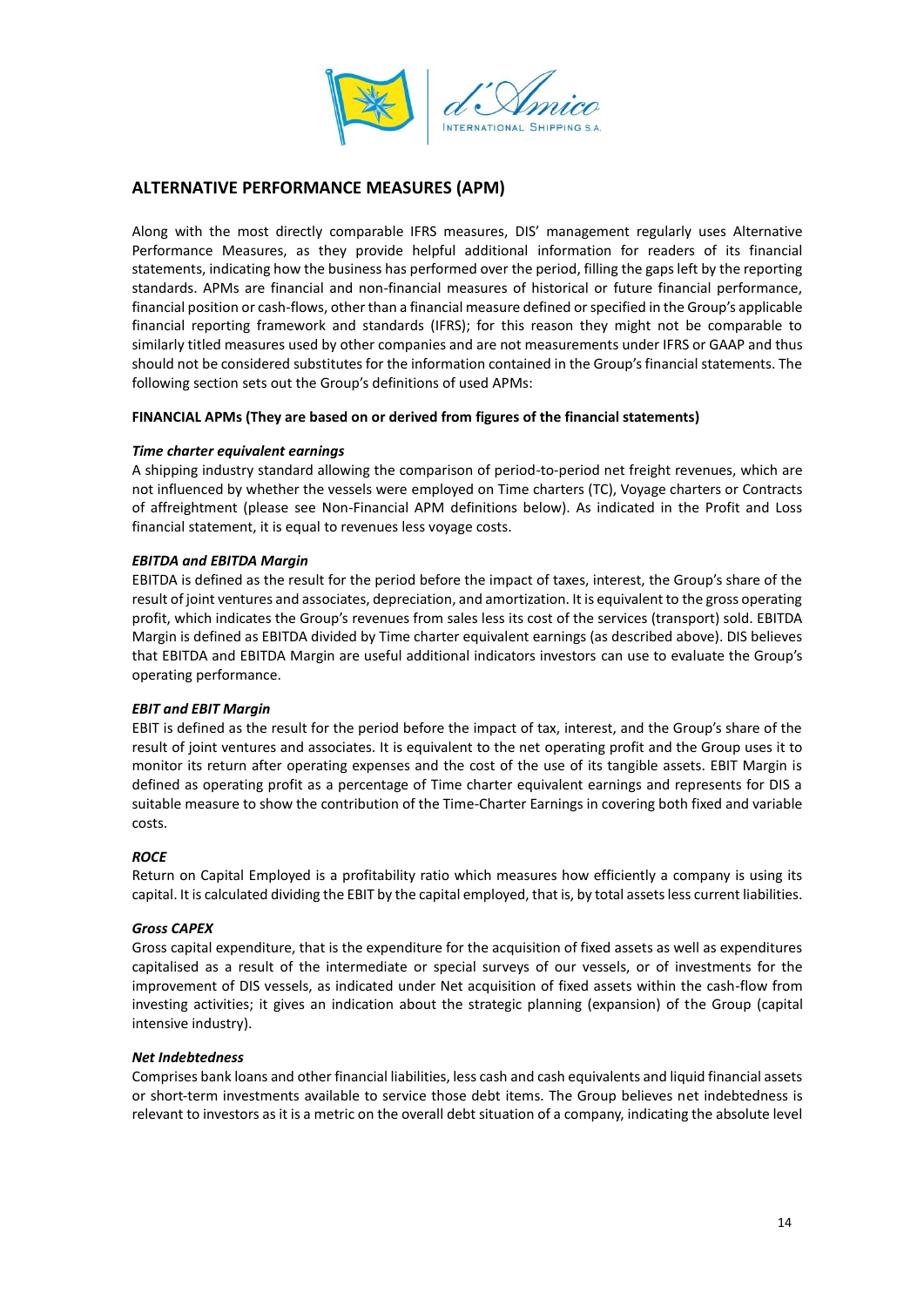

of non-equity funding of the business. The relevant table in the net indebtedness section within the report on operations, reconciles net debt to the pertinent balance sheet line items.

### *IFRS 16 impact*

The standard eliminates the classification of leases as either operating leases or finance leases for a lessee; instead, all leases are treated in a similar way to finance leases applying IAS 17. Leases are "capitalised" by recognising the present value of lease payments and showing them either as leased assets (right-of-use assets, RoU) or together with property, plant, and equipment (PPE). Lease items of low value (under US\$ 5 thousand) or for which the lease duration is shorter than one year are excluded from this treatment and are expensed as incurred. If lease payments are made over time, the company also recognises a financial liability representing its obligation to make future lease payments. The most significant effect is an increase in lease assets(or PPE) and financial liabilities, leading to changes in key financial metrics derived from balance sheet data.

For companies with material off-balance sheet leases, IFRS 16 changes the nature of the expenses related to those leases: the straight-line operating lease expense (time-charter-in) are replaced with a depreciation charge for the lease asset (included within operating costs) and an interest expense on the lease liability (included within finance costs).

#### **NON-FINANCIAL APMs (not derived from figures of the financial statements)**

#### **Available vessel days**

Total theoretical number of days a vessel is available for sailing during a period. It provides an indication of the Group's fleet earnings potential during a period, which takes into account the date of delivery to and redelivery from the Group of the vessels in its fleet (please refer also to the Key figures, other operating measures).

#### **Coverage**

Ratio indicating how many available vessel days are already covered by fixed rate contracts (time charter contracts or contracts of affreightment). It provides an indication of how exposed the Group is to changes in the freight market during a certain period (please refer to Time charter equivalent earnings in the Management financial review).

#### *Daily spot rate or daily TC rate*

Daily spot rate refers to daily time-charter equivalent earnings (please refer to definition below) generated by employing DIS' vessels on the spot market (or on a voyage basis) and daily TC rate refers to daily timecharter earnings generated by employing DIS' vessels on 'time-charter' contracts (please refer to the Management financial review).

#### *Off-hire*

Means the period in which a vessel is unable to perform the services for which it is immediately required under a time charter. Off-hire periods can include days spent on repairs, dry-docking and surveys, whether or not scheduled. It can help to explain changes in time-charter equivalent earnings between different periods (please refer to Revenues, in the Management financial review).

#### *Time charter equivalent earnings per day*

A measure of the average daily revenue performance of a vessel or of DIS' fleet. DIS' method of calculating time charter equivalent earnings per day is consistent with industry standards and is determined by dividing voyage revenues (net of voyage expenses) by on-hire days for the relevant time period. Time charter equivalent earnings per day is a standard shipping industry performance measure used primarily to compare period-to-period changes in a shipping company's performance, since it is unaffected by the changes in the mix of charter contracts (*i.e.* spot charters, time charters and contracts of affreightment) through which the vessels are employed. It allows a comparison of the Group's performance with industry peers and market benchmarks (please refer to Key figures).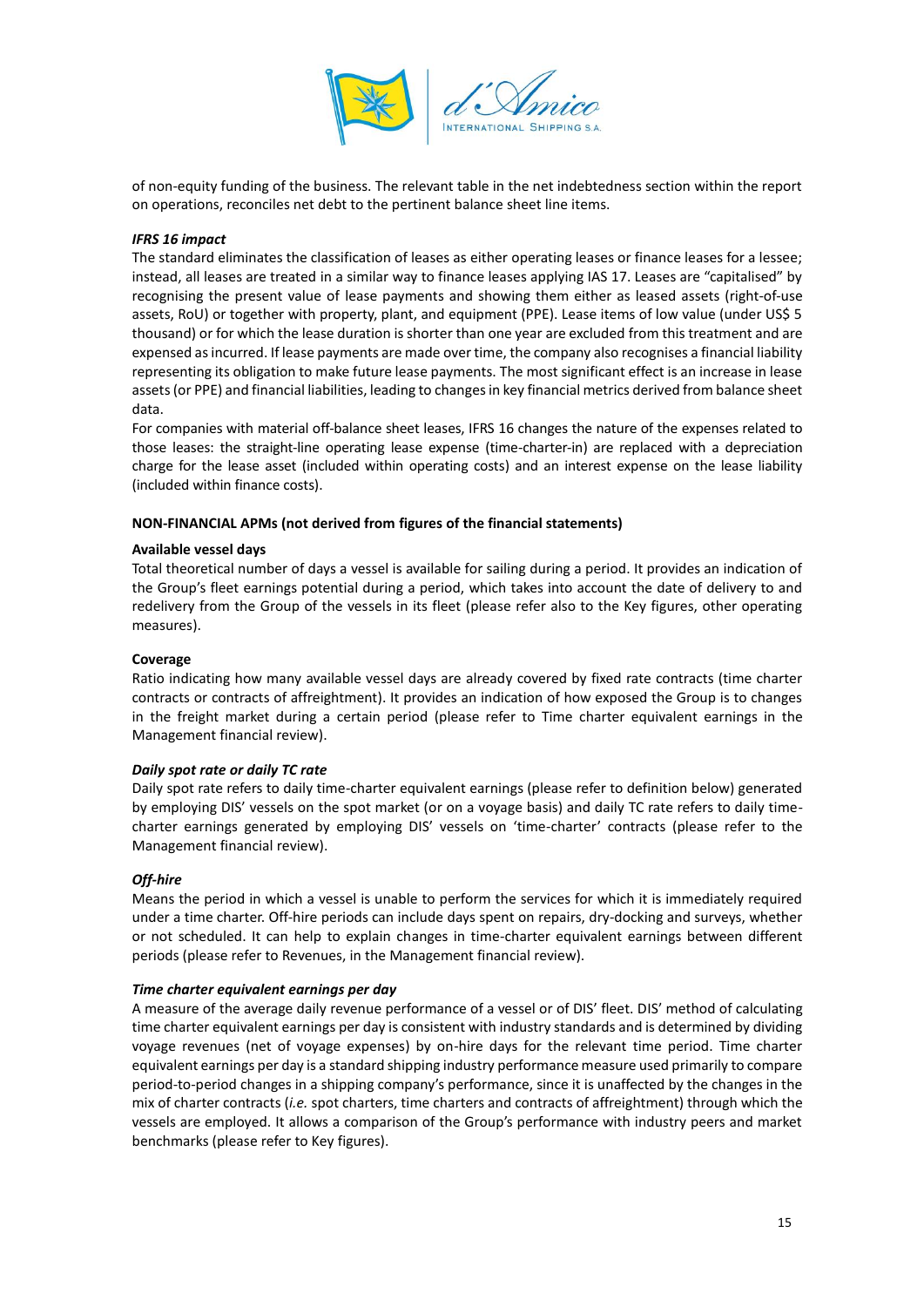

### *Vessels equivalent*

The number of vessels equivalent in a period is equal to the sum of the products of the total available vessel days over that period for each vessel and the participation of the Group (direct or indirect) in that vessel, divided by the number of calendar days in that period. It provides an indication of the Group's fleet size and earnings potential over a period (please refer to Key figures).

### **OTHER DEFINITIONS**

### *Bareboat charter*

A contract type under which the ship owner is usually paid monthly in advance charter hire at an agreed daily rate for a specified period of time, during which the charterer is responsible for the technical management of the vessel, including crewing, and therefore also for its operating expenses (please refer to note 6). A bareboat charter is also known as a "demise charter" or a "time charter by demise".

#### *Charter*

A contract for the hire of a vessel for a specified period of time or to carry cargo from a loading port to a discharging port. The contract for a charter is commonly called a charter party and there are three main types of such contracts, a bareboat charter party, a voyage charter party and time charter party (refer to definitions in this section).

### *Contract of affreightment (COA)*

An agreement between an owner and a charterer which obliges the owner to provide a vessel to the charterer to move specific quantities of cargo, at a fixed rate, over a stated time period but without designating specific vessels or voyage schedules, thereby providing the owner with greater operating flexibility than with voyage charters alone.

#### *Disponent Owner*

The company that controls a vessel, replacing the registered owner, either through a time-charter or a bareboat charter.

#### *Fixed-rate contracts*

For DIS these usually refer to revenues generated through time-charter contracts or contracts of affreightment (please refer to definitions in this section). Bareboat charter contracts are also usually fixed rate contracts but DIS controls rather than employs vessels through such contracts.

#### *Spot charter or Voyage charter*

A contract type through which a registered owner (owner) or disponent owner (please refer to definition in this section) is paid freight for transporting cargo from a loading port to a discharging port. The charterer pays the vessel owner or disponent owner on a per-ton or lump-sum basis. The payment for the use of the vessel is known as freight. The owner or disponent owner is responsible for paying voyage expenses. Typically, the charterer is responsible for any delay at the loading or discharging ports. A ship-owner or bareboat charterer operating its vessel on voyage charter is responsible for the technical management of the vessel, including crewing, and therefore also for its operating expenses.

#### *Time charter*

Is a contract type through which the registered owner (owner) or disponent owner (please refer to definition within this section) is paid usually monthly in advance charter hire at an agreed daily rate for a specified period of time (usually a fixed rate contract). With such contracts the charterer is responsible for paying the voyage expenses and additional voyage insurance. A ship-owner or bareboat charterer